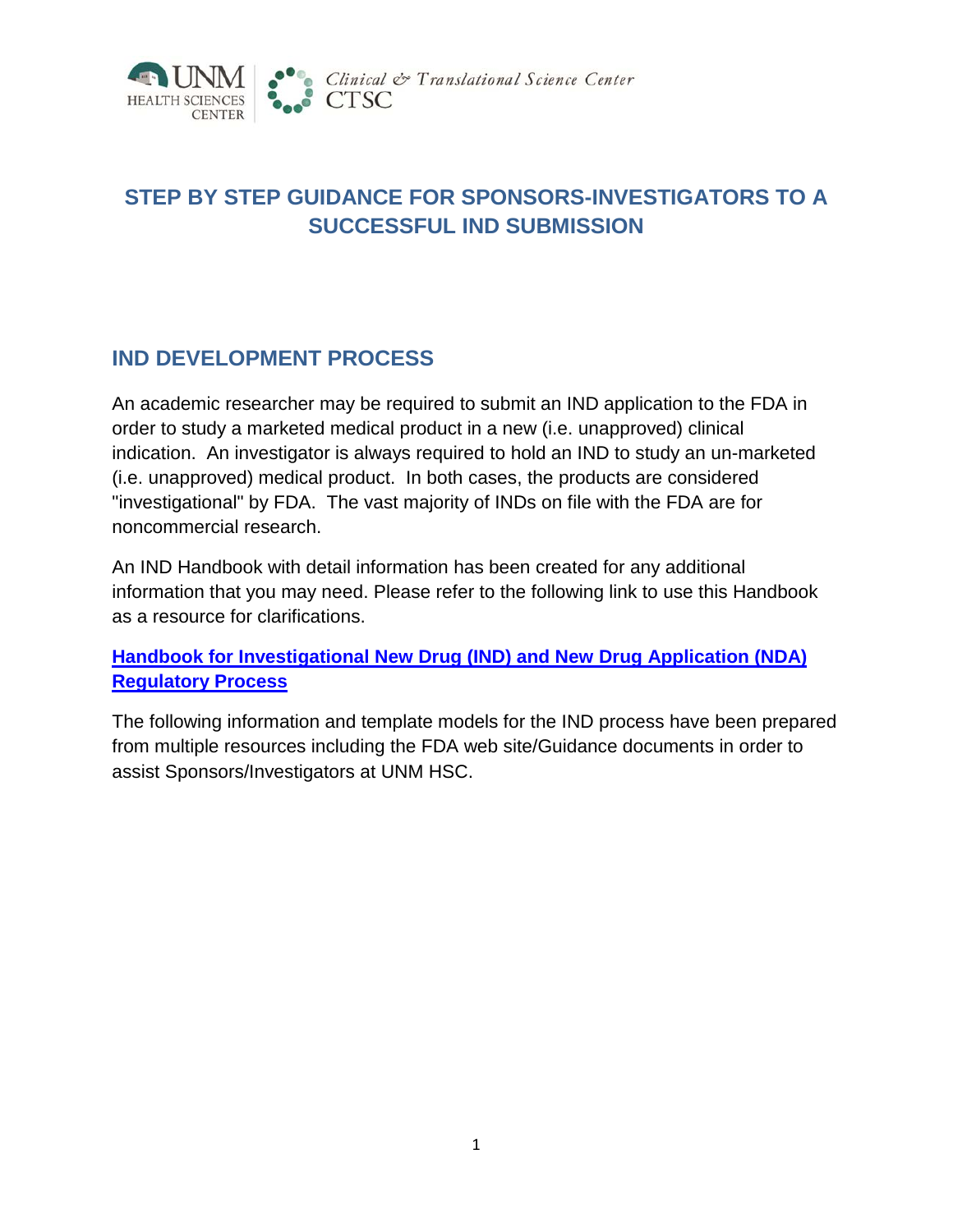

# **ADMINISTRATIVE STEPS FOR SPONSORS-INVESTIGATORS TO PREPARE THE INTITAL IND SUBMISSION**

**Pre-IND Process:** Review the requirements in [21 CFR 312.2](http://www.accessdata.fda.gov/scripts/cdrh/cfdocs/cfcfr/CFRSearch.cfm?fr=312.2) to determine if your study qualifies for exemption from an IND. Pay specific attention to requirement #3. *[The FDA Draft Guidance Investigational New Drug](http://www.fda.gov/downloads/Drugs/.../Guidances/UCM229175.pdf)  Applications (INDs) – [Determining Whether Human Research Studies Can Be](http://www.fda.gov/downloads/Drugs/.../Guidances/UCM229175.pdf)  [Conducted without an IND](http://www.fda.gov/downloads/Drugs/.../Guidances/UCM229175.pdf)* provides more detail on a range of issues, including the process for consulting with FDA.

Start with **IND Decision Tool.** Determine if IND is required.

If no IND is required, use the following template for An IND Exemption Letter :

#### **IND Exemption Letter Template**

If you are uncertain and think a pre-IND meeting is required , use the following information and the templates for a meeting request letter and pre-IND briefing packet :

#### **1. IND Decision Tool**

**[Pre-IND Consultation Contact List](http://www.fda.gov/downloads/Drugs/DevelopmentApprovalProcess/HowDrugsareDevelopedandApproved/ApprovalApplications/InvestigationalNewDrugINDApplication/Overview/UCM166356.pdf) Request for Pre-IND Meeting Pre-IND Briefing Packet [Types of Meetings with the FDA](http://www.fda.gov/downloads/Drugs/GuidanceComplianceRegulatoryInformation/Guidances/UCM153222.pdf)**

**2. IND Required:** Review the **IND Protocol Template** for required content. A completed protocol must be included in the IND application.

Start with a protocol synopsis (page 7 and 8 of the protocol template). The protocol synopsis will be valuable if you are planning a pre-IND meeting. Compile a reference list - include all published articles and unpublished reports or manuscripts cited.

**3. Prepare the Initial IND Submission Compile information in the following areas : Animal Pharmacology and Toxicology Studies** - Preclinical data used to assess whether the product is reasonably safe for studies in humans. For studies of marketed drugs io new indications, this section might contain data from animal models supporting the utility of the drug in the new indication.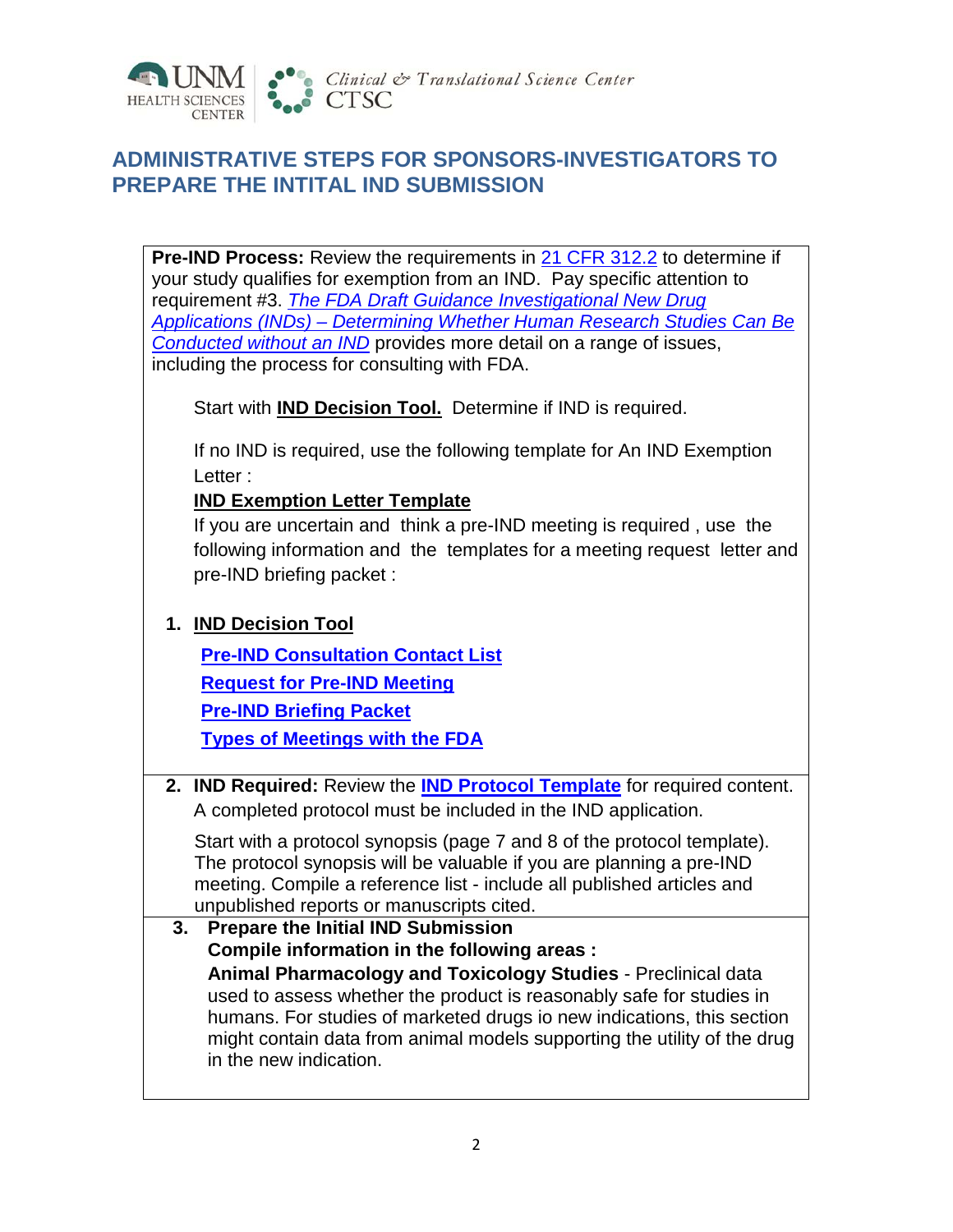

|    | <b>Manufacturing Information - The composition, stability, and controls</b><br>used for manufacturing the drug substance and the drug product. For<br>marketed drugs, the FDA already has this information on file in the<br>manufacturer's Drug Master File (DMF). An Investigator-Sponsor can<br>request a Letter of Authorization (LOA) from the manufacturer to refer<br>to the information, although it is not required. For legally marketed<br>drugs, the information in the product label or package insert might<br>suffice for the manufacturing information.<br>Clinical Protocols and Investigator Brochures - A detailed clinical<br>study protocol, and Investigator Brochure are required sections of an<br>IND application. (The Investigator Brochure is primarily needed for<br>multi-center studies and is a summary of information needed by<br>participating investigators to assess the safety of the<br>investigational product). |
|----|----------------------------------------------------------------------------------------------------------------------------------------------------------------------------------------------------------------------------------------------------------------------------------------------------------------------------------------------------------------------------------------------------------------------------------------------------------------------------------------------------------------------------------------------------------------------------------------------------------------------------------------------------------------------------------------------------------------------------------------------------------------------------------------------------------------------------------------------------------------------------------------------------------------------------------------------------------|
| 4. | Write the IND in the format of IND Application Template - The IND                                                                                                                                                                                                                                                                                                                                                                                                                                                                                                                                                                                                                                                                                                                                                                                                                                                                                        |
|    | investigator writes the IND in the following template format: IND                                                                                                                                                                                                                                                                                                                                                                                                                                                                                                                                                                                                                                                                                                                                                                                                                                                                                        |
|    | <b>Application Template</b>                                                                                                                                                                                                                                                                                                                                                                                                                                                                                                                                                                                                                                                                                                                                                                                                                                                                                                                              |
|    | The initial IND submission should be accompanied by a Cover Letter,<br>IND application Form 1571 and Certification of Compliance Form 3674.<br>The IND Sponsor-Investigator must also submit form 1572 that is a<br>formal contract with FDA to adhere to IC, IRB review, and general IND<br>regulations. Refer to Steps 5 and 6 to Cover Letter Template and FDA<br>Forms.                                                                                                                                                                                                                                                                                                                                                                                                                                                                                                                                                                              |
|    | 5. Prepare a Cover letter - Accompany your cover letter using the                                                                                                                                                                                                                                                                                                                                                                                                                                                                                                                                                                                                                                                                                                                                                                                                                                                                                        |
|    | following template:<br><b>IND Cover Letter Template</b>                                                                                                                                                                                                                                                                                                                                                                                                                                                                                                                                                                                                                                                                                                                                                                                                                                                                                                  |
|    | 6. Fill out FDA IND Applications:                                                                                                                                                                                                                                                                                                                                                                                                                                                                                                                                                                                                                                                                                                                                                                                                                                                                                                                        |
|    | Form FDA 1571 (PDF - 221KB): Investigational New Drug Application<br>(IND) Form FDA 1571 Instructions                                                                                                                                                                                                                                                                                                                                                                                                                                                                                                                                                                                                                                                                                                                                                                                                                                                    |
|    | Form FDA 1572 (PDF - 208KB): Statement of Investigator Form FDA<br>1572 Instructions                                                                                                                                                                                                                                                                                                                                                                                                                                                                                                                                                                                                                                                                                                                                                                                                                                                                     |
|    | <b>FDA Form 1572 (Box 8) - Protocol Summary Template</b>                                                                                                                                                                                                                                                                                                                                                                                                                                                                                                                                                                                                                                                                                                                                                                                                                                                                                                 |
|    | Form FDA 3674 (PDF - 411KB): Certification of Compliance Form<br><b>FDA 3674 Instructions</b>                                                                                                                                                                                                                                                                                                                                                                                                                                                                                                                                                                                                                                                                                                                                                                                                                                                            |
|    | Form FDA 3455 (PDF - 56KB): Disclosure: Financial Interest and<br>Arrangements of Clinical Investigators                                                                                                                                                                                                                                                                                                                                                                                                                                                                                                                                                                                                                                                                                                                                                                                                                                                 |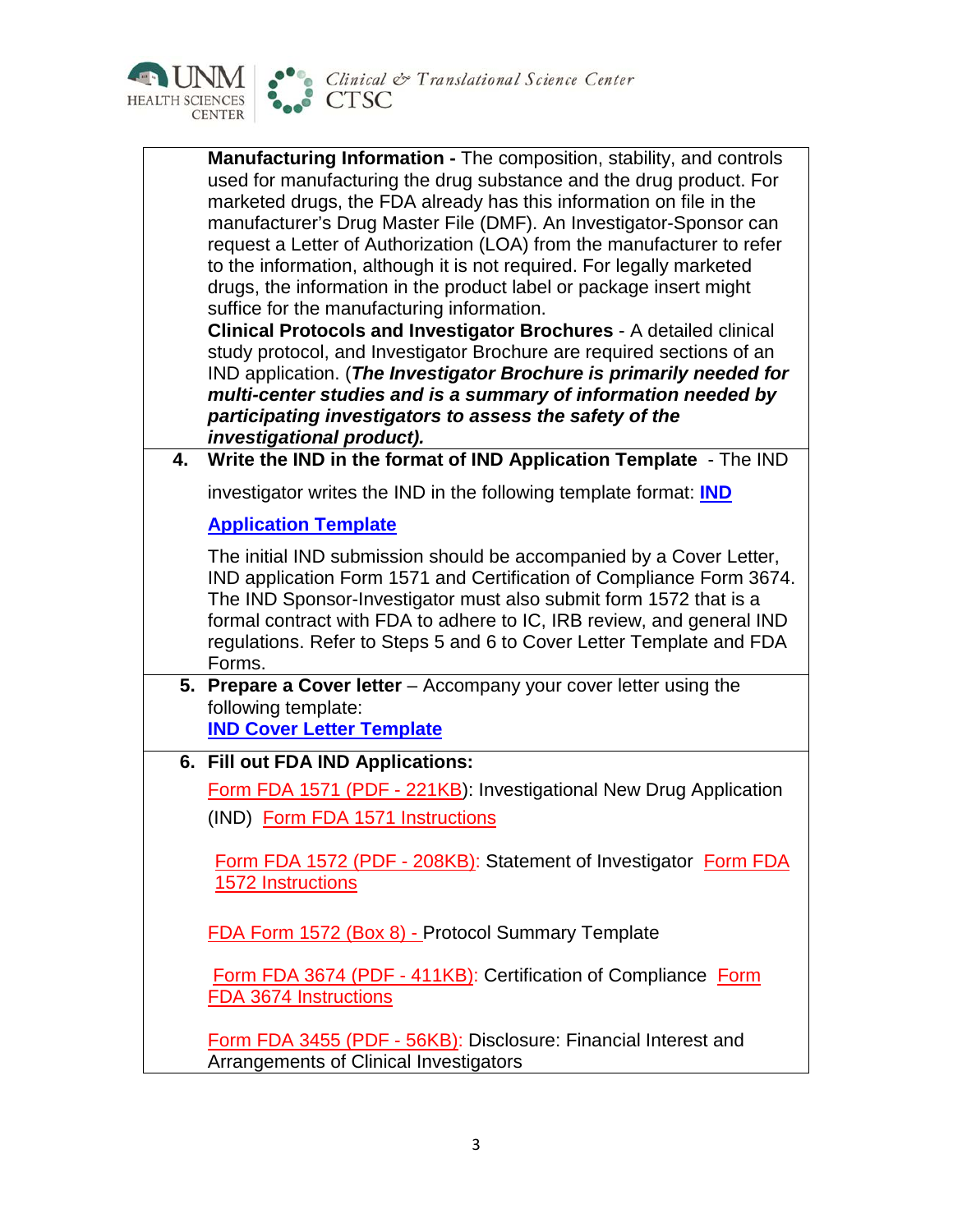

- **7.** Assemble all completed forms in triplicate as well as one PDF of the original documents.
- **8.** Send the original and two copies to the appropriate address via overnight courier.

### *For a Drug:*

Food and Drug Administration Center for Drug Evaluation and Research Central Document Room 5901-B Ammendale Rd. Beltsville, Md. 20705-1266

### *For a Therapeutic Biological Product:*

Food and Drug Administration

Center for Drug Evaluation and Research

Therapeutic Biological Products Document Room

5901-B Ammendale Road

Beltsville, MD 20705-1266

## *NOTE Keep one copy of the submission packet as well as a photocopy of the courier air bill.*

- **9.** On the delivery date, track the shipment on the courier website for confirmation of delivery. Print the delivery confirmation (select *Adobe* from the print menu) and file it with the PDF and third copy of the submission packet, which is kept in an IND Binder.
- **10.**The FDA responds to the initial submission of a new IND with a letter, acknowledging receipt of the submission and assigning the IND number. The sponsor must wait 30 calendar days before initiating any clinical trials. During this time, FDA has an opportunity to review the IND for safety to assure that research subjects will not be subjected to unreasonable risk. If there are no issues, the IND generally goes into effect 30 days after the *Date of Receipt* shown in this letter.

The IND Acknowledgement letter also provides the mailing address for all subsequent submissions to the IND.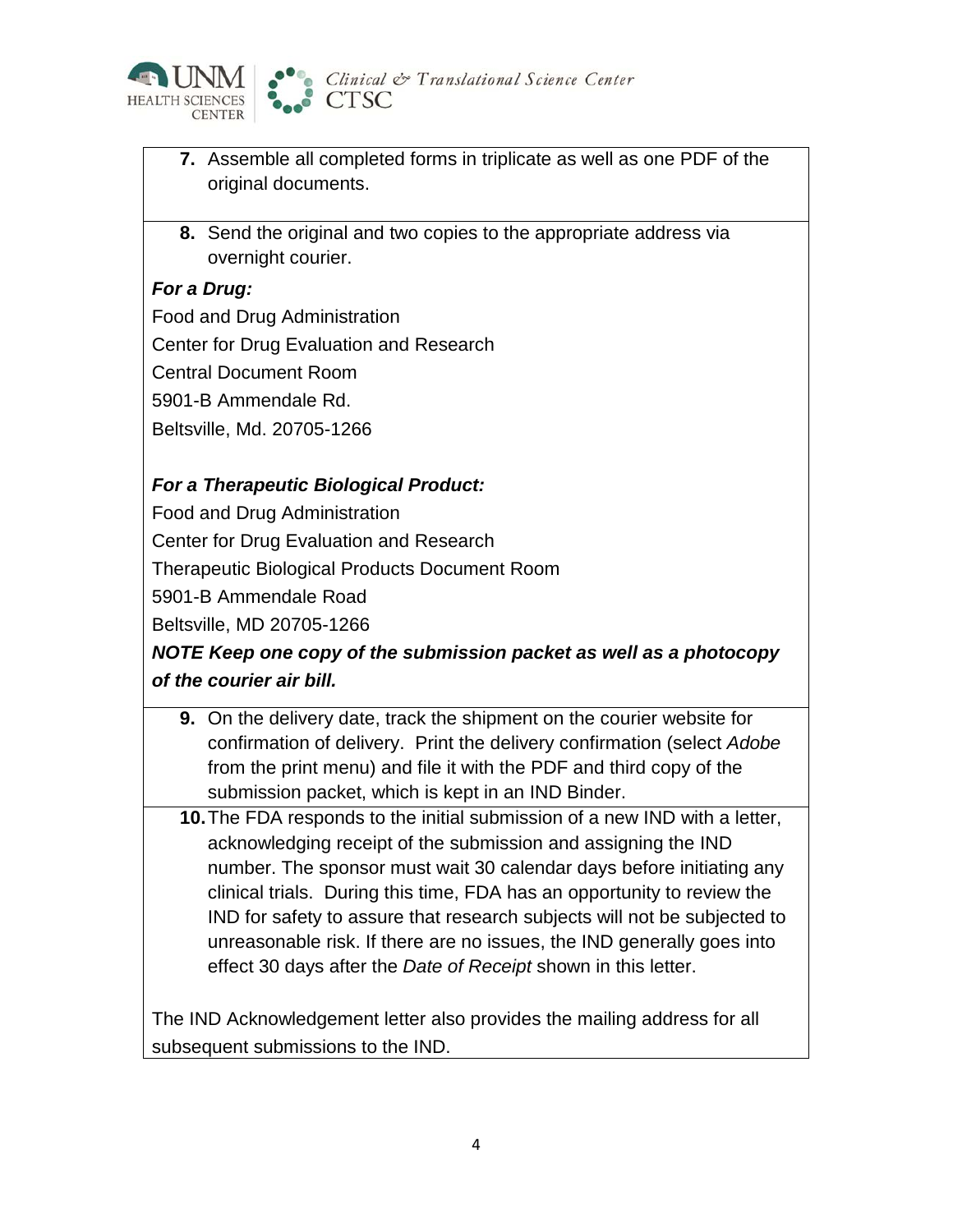

# **ADMINISTRATIVE STEPS FOR SPONSOR-INVESTIGATORS TO MAINTAINE THE IND**

To maintain an IND, the Sponsor-Investigator has three reporting responsibilities. Each type of report is time-sensitive and has a specific structure. The first two, Protocol Amendments and Safety Reports, are submitted when needed to report updated or unforeseen circumstances. The third type, the Annual Report, is submitted every year, even when no studies are in progress under the IND. Send all submissions to the address provided in the IND Acknowledgement letter received in response to the initial submission.

## **1. IND PROTOCAL AMENDMENTS -**

#### **Template: IND Protocol Amendment, Cover Letter**

**2. IND Annual Reports** - requires a **cover letter** and is a brief report of the progress of studies conducted under an IND, due annually to the FDA within 60 days of the anniversary of the date that the IND went into effect.

Templates: **Annual Report, Cover Letter for Annual Report**

**3. IND Safety Report** - is expedited, written notification to the FDA of an adverse experience associated with the use of a study drug that is both serious and unexpected. "Associated with the use of the drug" is a Code of Federal Regulations term meaning "There is a reasonable possibility that the experience may have been caused by the drug. An **IND Safety Report** is due to the FDA within **15 calendar days** of initial receipt of the **Serious Adverse Event (SAE)** Report. The **safety report** consists of a **cover letter** and [MedWatch Forms:](http://www.fda.gov/Safety/MedWatch/HowToReport/DownloadForms/default.htm)

These forms are fillable on your computer using the free Adobe Acrobat Reader. You can also choose to just print the blank form, and fill it out by hand. The Voluntary Form FDA 3500 features a postage-paid pre-addressed mailer.

**Form FDA 3500 - [Voluntary Reporting](http://www.fda.gov/downloads/Safety/MedWatch/HowToReport/DownloadForms/ucm082725.pdf)**

For use by healthcare professionals, consumers, and patients. Submit the completed form using supplied postage-paid mailer or fax to 1-800-332-0178. **(Send only page 1 plus any continuation pages - do not send instruction pages) [Instructions for Completing Form FDA 3500](http://www.fda.gov/Safety/MedWatch/HowToReport/DownloadForms/ucm149236.htm)**

**Form FDA 3500A - [Mandatory Reporting](http://www.fda.gov/downloads/Safety/MedWatch/HowToReport/DownloadForms/ucm082728.pdf)**

For use by IND reporters, manufacturers, distributors, importers, user facilities personnel I**[nstructions for Completing Form FDA 3500A](http://www.fda.gov/Safety/MedWatch/HowToReport/DownloadForms/ucm149238.htm)**